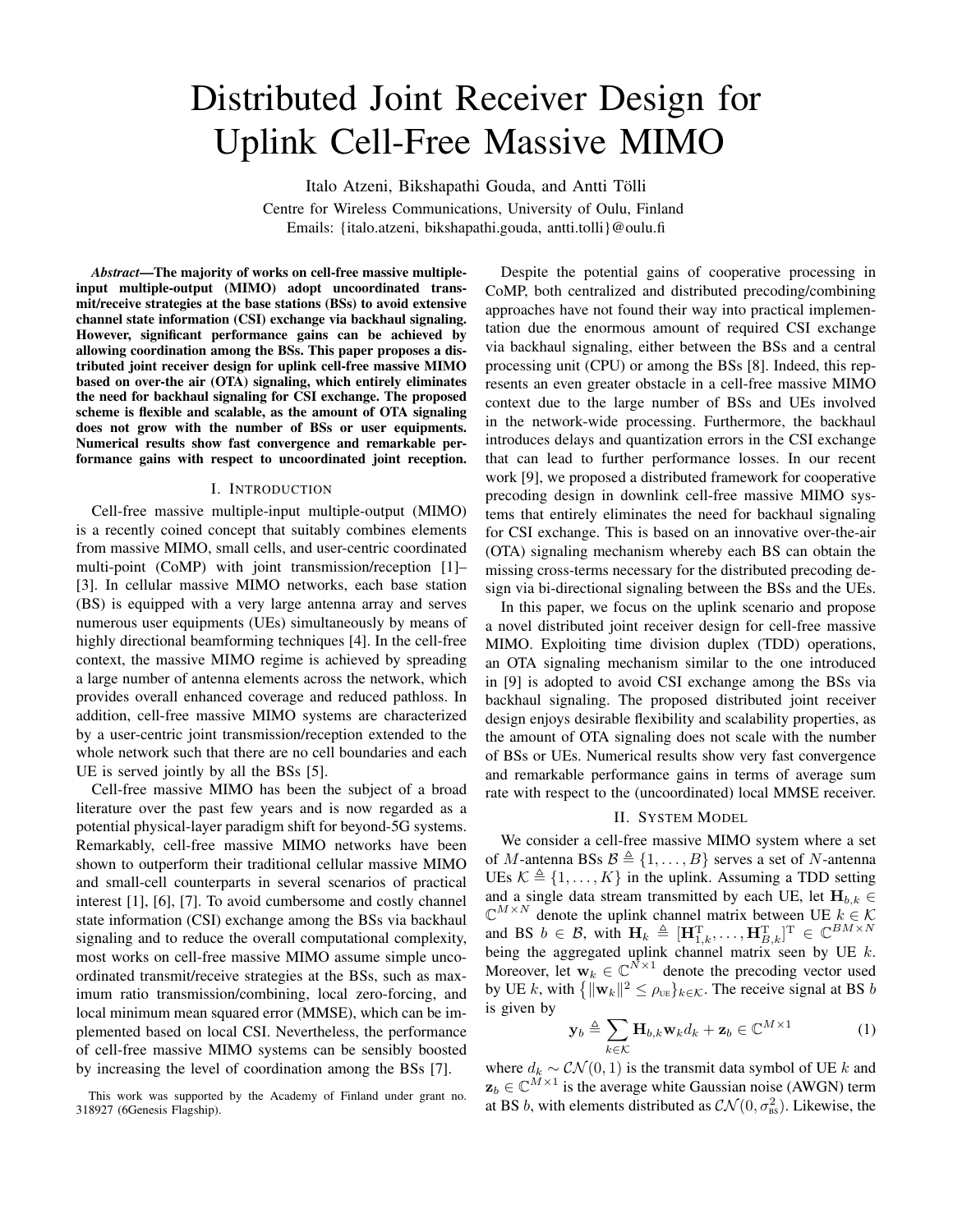aggregated receive signal at all the BSs is given by

$$
\mathbf{y} \triangleq \sum_{k \in \mathcal{K}} \mathbf{H}_k \mathbf{w}_k d_k + \mathbf{z} \in \mathbb{C}^{BM \times 1}
$$
 (2)

with  $\mathbf{z} \triangleq [\mathbf{z}_1^{\mathrm{T}}, \dots, \mathbf{z}_B^{\mathrm{T}}]^{\mathrm{T}} \in \mathbb{C}^{BM \times 1}$ . Let  $\mathbf{v}_{b,k} \in \mathbb{C}^{M \times 1}$  denote the BS-specific combining vector used by BS *b* for UE k, with  $\mathbf{v}_k \triangleq [\mathbf{v}_{1,k}^{\mathrm{T}}, \dots, \mathbf{v}_{B,k}^{\mathrm{T}}]^{\mathrm{T}} \in \mathbb{C}^{BM \times 1}$  being the aggregated combining vector used for UE *k* (accordingly, we have  $\sum_{b \in \mathcal{B}} \mathbf{v}_{b,k}^{\text{H}} \mathbf{H}_{b,\bar{k}} = \mathbf{v}_{k}^{\text{H}} \mathbf{H}_{\bar{k}}$ . Each BS *b* estimates  $d_k$  by combining  $y_b$  with  $v_{b,k}$  and the estimates from all the BSs are collected by the CPU. The resulting signal-to-interferenceplus-noise ratio (SINR) for UE *k* reads as

$$
\text{SINR}_{k} \triangleq \frac{|\sum_{b \in \mathcal{B}} \mathbf{v}_{b,k}^{\text{H}} \mathbf{H}_{b,k} \mathbf{w}_{k}|^{2}}{\sum_{\bar{k} \in \mathcal{K} \setminus \{k\}} |\sum_{b \in \mathcal{B}} \mathbf{v}_{b,k}^{\text{H}} \mathbf{H}_{b,\bar{k}} \mathbf{w}_{\bar{k}}|^{2} + \sigma_{\text{BS}}^{2} \sum_{b \in \mathcal{B}} ||\mathbf{v}_{b,k}||^{2}}.
$$
\n(3)

Finally, the sum rate (measured in bps/Hz) is given by

$$
R \triangleq \sum_{k \in \mathcal{K}} \log_2(1 + \text{SINR}_k). \tag{4}
$$

This paper proposes a distributed joint receiver design where each BS *b* optimizes its BS-specific combining vectors  ${ {\bf v}_{b,k} }_{k \in K}$  locally while coordinating with the other BSs. For ease of comparison, we also illustrate the centralized joint receiver design, where the aggregated combining vectors  ${ {\bf v}_k }_{k \in K}$  are optimized by the CPU and the BS-specific combining vectors are fed back to the BSs. In both cases, the precoding vectors  $\{w_k\}_{k \in \mathcal{K}}$  are computed locally and independently by the corresponding UEs. Next, we describe realistic pilot-aided CSI acquisition at both the BSs and the UEs, which will be needed in Sections IV and V.

# *A. Uplink Pilot-Aided Channel Estimation*

Let  $\mathbf{h}_{b,k} \triangleq \mathbf{H}_{b,k} \mathbf{w}_k \in \mathbb{C}^{M \times 1}$  denote the effective uplink channel vector between UE *k* and BS *b*, and let  $\mathbf{p}_k \in \mathbb{C}^{\tau \times 1}$ denote the pilot assigned to UE *k*, with  $||\mathbf{p}_k||^2 = \tau$ . In the uplink pilot-aided channel estimation phase, each UE *k* synchronously<sup>1</sup> transmits its pilot  $\mathbf{p}_k$  precoded with  $\mathbf{w}_k$ , i.e.,

$$
\mathbf{X}_{k}^{\mathrm{UL-1}} \triangleq \mathbf{w}_{k} \mathbf{p}_{k}^{\mathrm{H}} \in \mathbb{C}^{N \times \tau}.
$$
 (5)

Then, the receive signal at BS *b* is given by

$$
\mathbf{Y}_{b}^{\text{UL-1}} \triangleq \sum_{k \in \mathcal{K}} \mathbf{H}_{b,k} \mathbf{X}_{k}^{\text{UL-1}} + \mathbf{Z}_{b}^{\text{UL-1}} \tag{6}
$$

$$
= \sum_{k \in \mathcal{K}} \mathbf{h}_{b,k} \mathbf{p}_k^{\mathrm{H}} + \mathbf{Z}_b^{\mathrm{UL-1}} \in \mathbb{C}^{M \times \tau}
$$
 (7)

where  $\mathbf{Z}_{b}^{\text{UL-1}} \in \mathbb{C}^{M \times \tau}$  is the AWGN term at BS *b* with elements distributed as  $\mathcal{CN}(0, \sigma_{\text{ss}}^2)$ , and the least-squares estimate of  $h_{b,k}$  is obtained as

$$
\hat{\mathbf{h}}_{b,k} \triangleq \frac{1}{\tau} \mathbf{Y}_b^{\text{UL-1}} \mathbf{p}_k
$$
\n(8)

$$
= \mathbf{h}_{b,k} + \frac{1}{\tau} \sum_{\bar{k} \in \mathcal{K} \setminus \{k\}} \mathbf{h}_{b,\bar{k}} \mathbf{p}_{\bar{k}}^{\mathrm{H}} \mathbf{p}_{k} + \frac{1}{\tau} \mathbf{Z}_{b}^{\mathrm{UL-1}} \mathbf{p}_{k}. \tag{9}
$$

Here, perfect channel estimation is attained when:

- *i)* The pilot contamination in the second term of (9) is eliminated using, e.g., orthogonal pilots (i.e.,  $\{ \mathbf{p}_{\overline{k}}^{\text{H}} \mathbf{p}_k =$
- <sup>1</sup>The UE- and BS-specific synchronization issues are discussed in [2], [7].

 $0\}_{\bar{k}\in\mathcal{K}\backslash\{k\}}$  or non-orthogonal random pilots with infinite length (i.e.,  $\tau \to \infty$ );

*ii)* The channel estimation noise in the third term of (9) is eliminated using pilots with infinite length.

These observations also hold for (14) and (19) in the following. In the centralized joint receiver design, the estimation of the channel matrix  $H_{b,k}$  calls for *N* antenna-specific pilots for UE *k*. In this context, let  $P_k \in \mathbb{C}^{\tau \times N}$  denote the pilot matrix assigned to UE *k*, with  $||\mathbf{P}_k||_F^2 = \tau N$ . As in (5), each UE *k* synchronously transmits its pilot matrix, i.e.,

$$
\mathbf{X}_{k}^{\text{UL}} \triangleq \sqrt{\beta^{\text{UL}}} \mathbf{P}_{k}^{\text{H}} \in \mathbb{C}^{N \times \tau}
$$
 (10)

where the scaling factor  $\beta^{UL} \triangleq \rho_{UE}/N$  ensures that each column of  $X_k^{\text{UL}}$  complies with the UE transmit power constraint. Then, the receive signal at BS *b* is given by

$$
\mathbf{Y}_{b}^{\text{UL}} \triangleq \sum_{k \in \mathcal{K}} \mathbf{H}_{b,k} \mathbf{X}_{k}^{\text{UL}} + \mathbf{Z}_{b}^{\text{UL}} \tag{11}
$$

$$
= \sqrt{\beta^{UL}} \sum_{k \in \mathcal{K}} \mathbf{H}_{b,k} \mathbf{P}_k^{\mathrm{H}} + \mathbf{Z}_b^{\mathrm{UL}} \in \mathbb{C}^{M \times \tau} \tag{12}
$$

where  $\mathbf{Z}_{b}^{\text{UL}} \in \mathbb{C}^{M \times \tau}$  is the AWGN term at BS *b* with elements distributed as  $CN(0, \sigma_{\text{BS}}^2)$ , and the least-squares estimate of  $\mathbf{H}_{b,k}$  is obtained as

$$
\hat{\mathbf{H}}_{b,k} \triangleq \frac{1}{\tau \sqrt{\beta^{\text{UL}}}} \mathbf{Y}_b^{\text{UL}} \mathbf{P}_k
$$
\n(13)

$$
= \frac{1}{\tau} \sum_{\bar{k} \in \mathcal{K}} \mathbf{H}_{b,\bar{k}} \mathbf{P}_{\bar{k}}^{\mathrm{H}} \mathbf{P}_{k} + \frac{1}{\tau \sqrt{\beta^{\mathrm{UL}}}} \mathbf{Z}_{b}^{\mathrm{UL-1}} \mathbf{P}_{k}.
$$
 (14)

# *B. Downlink Pilot-Aided Channel Estimation*

Let  $\mathbf{g}_k \triangleq \sum_{b \in \mathcal{B}} \mathbf{H}_{b,k}^{\mathrm{H}} \mathbf{v}_{b,k} \in \mathbb{C}^{N \times 1}$  denote the effective downlink channel vector between all the BSs and UE *k*. In the downlink pilot-aided channel estimation phase, each BS *b* synchronously transmits a superposition of the pilots  $\{p_k\}_{k \in \mathcal{K}}$ each precoded with the corresponding combining vector  $\mathbf{v}_{b,k}$ , i.e.,

$$
\mathbf{X}_{b}^{\text{DL}} \triangleq \sqrt{\beta^{\text{DL}}} \sum_{k \in \mathcal{K}} \mathbf{v}_{b,k} \mathbf{p}_{k}^{\text{H}} \in \mathbb{C}^{M \times \tau}
$$
 (15)

where the scaling factor  $\beta^{DL}$  (equal for all the BSs) ensures that each column of  $\mathbf{X}_{b}^{\text{DL}}$  complies with the BS transmit power constraint. Then, the receive signal at UE *k* is given by

$$
\mathbf{Y}_{k}^{\text{DL}} \triangleq \sum_{b \in \mathcal{B}} \mathbf{H}_{b,k}^{\text{H}} \mathbf{X}_{b}^{\text{DL}} + \mathbf{Z}_{k}^{\text{DL}} \tag{16}
$$

$$
= \sqrt{\beta^{\text{DL}}} \sum_{b \in \mathcal{B}} \sum_{\bar{k} \in \mathcal{K}} \mathbf{H}_{b,k}^{\text{H}} \mathbf{v}_{b,\bar{k}} \mathbf{p}_{\bar{k}}^{\text{H}} + \mathbf{Z}_{k}^{\text{DL}} \in \mathbb{C}^{N \times \tau}
$$
 (17)

where  $\mathbf{Z}_{k}^{\text{DL}} \in \mathbb{C}^{N \times \tau}$  is the AWGN term at UE *k* with elements distributed as  $\mathcal{CN}(0, \sigma_{\text{\tiny{UE}}}^2)$ , and the least-squares estimate of  $\mathbf{g}_k$ is obtained as

$$
\hat{\mathbf{g}}_k \triangleq \frac{1}{\tau \sqrt{\beta^{DL}}} \mathbf{Y}_k^{DL} \mathbf{p}_k
$$
\n(18)

$$
= \mathbf{g}_k + \frac{1}{\tau} \sum_{b \in \mathcal{B}} \sum_{\bar{k} \in \mathcal{K} \setminus \{k\}} \mathbf{H}_{b,k}^{\mathrm{H}} \mathbf{v}_{b,\bar{k}} \mathbf{p}_{\bar{k}}^{\mathrm{H}} \mathbf{p}_k + \frac{1}{\tau \sqrt{\beta^{\mathrm{DL}}}} \mathbf{Z}_{k}^{\mathrm{DL}} \mathbf{p}_k. (19)
$$

## III. PROBLEM FORMULATION WITH PERFECT CSI

As in our previous work [9], which focused on the downlink scenario, the BS-specific combining vectors  ${\mathbf{v}_{b,k}}_{b \in \mathcal{B}, k \in \mathcal{K}}$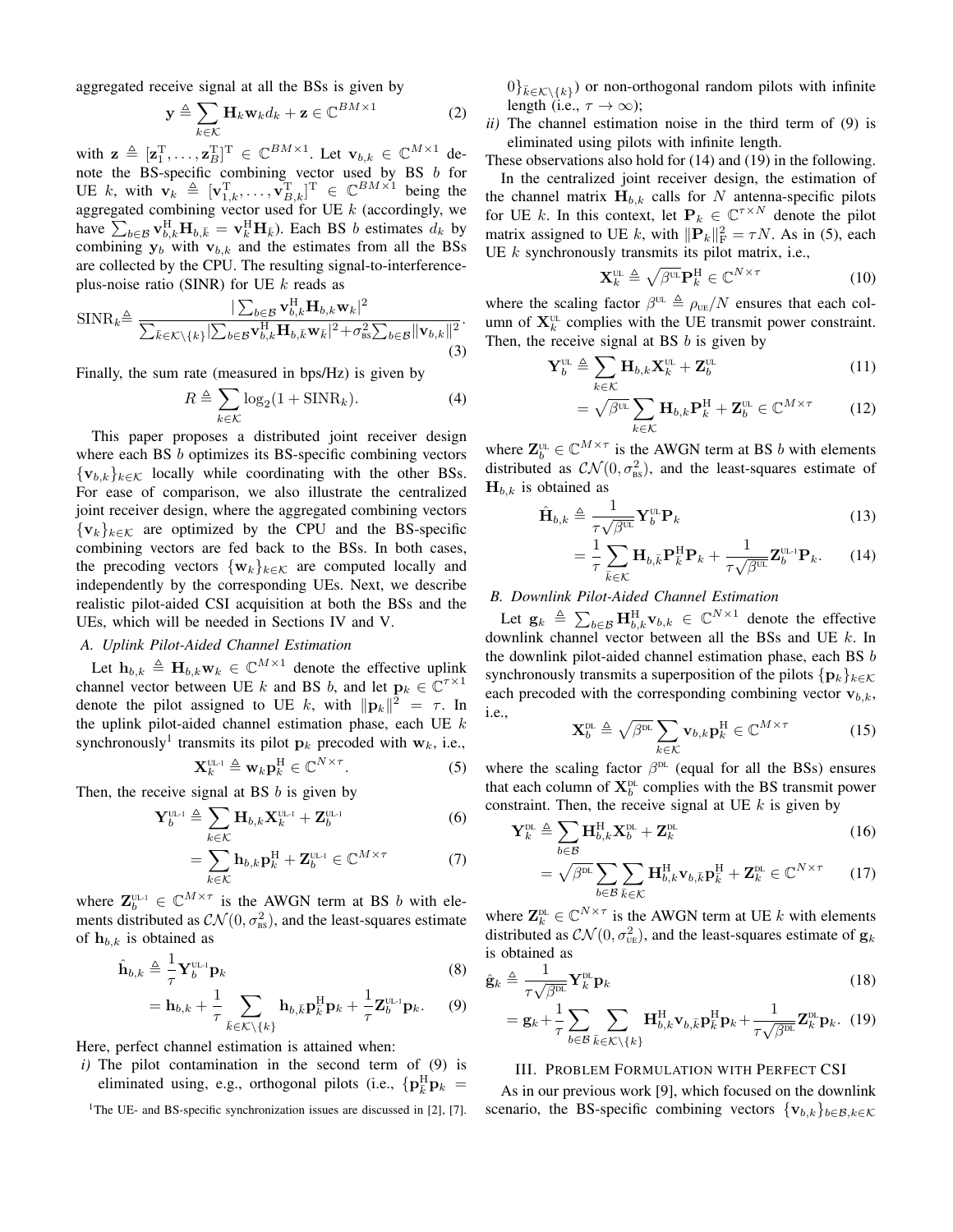and the precoding vectors  $\{w_k\}_{k \in \mathcal{K}}$  are optimized by solving the sum mean squared error (MSE) minimization problem. In doing so, it is useful to first illustrate the case of perfect CSI before considering realistic pilot-aided CSI acquisition at both the BSs and the UEs in Section IV.

From (2), we define the MSE at UE *k* as

$$
MSE_k \triangleq \mathbb{E}\left[\left|\sum_{b\in\mathcal{B}} \mathbf{v}_{b,k}^{\mathrm{H}} \mathbf{y}_b - d_k\right|^2\right]
$$
(20)  

$$
= \sum_{\bar{k}\in\mathcal{K}} \left|\sum_{b\in\mathcal{B}} \mathbf{v}_{b,k}^{\mathrm{H}} \mathbf{H}_{b,\bar{k}} \mathbf{w}_{\bar{k}}\right|^2 - 2\mathrm{Re}\left[\sum_{b\in\mathcal{B}} \mathbf{v}_{b,k}^{\mathrm{H}} \mathbf{H}_{b,k} \mathbf{w}_{k}\right]
$$

$$
+ \sigma_{\mathrm{ss}}^2 \sum_{b\in\mathcal{B}} \|\mathbf{v}_{b,k}\|^2 + 1
$$
(21)

which is convex with respect to either the transmit or the receive strategies (but not jointly convex with respect to both). Therefore, we use alternate optimization, i.e., we optimize the combining vectors for fixed precoding vectors and vice versa in an iterative best-response fashion [10].

*Optimization of the precoding vectors.* The precoding vectors  $\{w_k\}_{k \in \mathcal{K}}$  are computed locally and independently by the UEs such that each UE  $k$  minimizes  $MSE_k$  in (21). From the perspective of UE *k*, we can rewrite the MSE as

$$
\text{MSE}_k = \mathbf{w}_k^H \mathbf{\Psi}_k \mathbf{w}_k - 2\text{Re}[\mathbf{g}_k^H \mathbf{w}_k] + \sigma_{\text{BS}}^2 \sum_{b \in \mathcal{B}} ||\mathbf{v}_{b,k}||^2 + 1 \quad (22)
$$

where we have defined

$$
\Psi_k \triangleq \sum_{\bar{k} \in \mathcal{K}} \left( \sum_{b \in \mathcal{B}} \mathbf{H}_{b,k}^{\mathrm{H}} \mathbf{v}_{b,\bar{k}} \right) \left( \sum_{b \in \mathcal{B}} \mathbf{v}_{b,\bar{k}}^{\mathrm{H}} \mathbf{H}_{b,k} \right). \tag{23}
$$

The precoding vector  $w_k$  that minimizes (22) is the MMSE precoder

$$
\mathbf{w}_k = (\mathbf{\Psi}_k + \lambda_k \mathbf{I}_N)^{-1} \mathbf{g}_k \tag{24}
$$

where  $\lambda_k$  is the dual variable corresponding to the transmit power constraint of UE *k*, which can be efficiently optimized via bisection methods. Note that  $w_k$  can be computed locally by UE *k* as in (24) if  $\Psi_k$  in (23) and the effective downlink channel  $\mathbf{g}_k$  are known by UE  $k$ .

*Optimization of the combining vectors.* The BS-specific combining vectors  $\{v_{b,k}\}_{b \in \mathcal{B}, k \in \mathcal{K}}$  are computed as the solutions of the sum MSE minimization problem. To this end, we introduce the following preliminary definitions:  $h_k$  $[\mathbf{h}_{1,k}^{\mathrm{T}}, \dots, \mathbf{h}_{B,k}^{\mathrm{T}}]^{\mathrm{T}} \in \mathbb{C}^{BM \times 1}, \ \mathbf{H} \triangleq [\mathbf{h}_1, \dots, \mathbf{h}_K] \in \mathbb{C}^{BM \times K},$  $\mathbf{V} \triangleq [\mathbf{v}_1, \dots, \mathbf{v}_K] \in \mathbb{C}^{BM \times K}, \ \mathbf{\Phi} \triangleq \sum_{k \in \mathcal{K}} \mathbf{h}_k \mathbf{h}_k^{\mathrm{H}} \in$  $\mathbb{C}^{BM \times BM}$ , where the latter may be rewritten as

$$
\mathbf{\Phi} \triangleq \begin{bmatrix} \mathbf{\Phi}_{11} & \cdots & \mathbf{\Phi}_{1B} \\ \vdots & \ddots & \vdots \\ \mathbf{\Phi}_{1B}^{\mathrm{H}} & \cdots & \mathbf{\Phi}_{BB} \end{bmatrix}
$$
 (25)

with  $\Phi_{b\bar{b}} \triangleq \sum_{k \in \mathcal{K}} \mathbf{h}_{b,k} \mathbf{h}_{\bar{b},k}^{\mathrm{H}} \in \mathbb{C}^{M \times M}$ . Finally, the sum MSE can be expressed as

$$
\sum_{k \in \mathcal{K}} \text{MSE}_k = \text{tr}(\mathbf{V}^{\text{H}}(\mathbf{\Phi} + \sigma_{\text{BS}}^2 \mathbf{I}_{BM})\mathbf{V}) - 2\text{Re}[\text{tr}(\mathbf{V}^{\text{H}}\mathbf{H})] + K.
$$
\n(26)

We now describe the centralized and the distributed joint receiver designs with perfect CSI.

# *A. Centralized Joint Receiver Design*

In the centralized joint receiver design, the alternate optimization between the combining and the precoding vectors is carried out transparently at the CPU. For fixed precoding vectors, the CPU solves the sum MSE minimization problem

$$
\min_{\{\mathbf{v}_k\}_{k\in\mathcal{K}}} \text{tr}\big(\mathbf{V}^{\text{H}}(\mathbf{\Phi} + \sigma_{\text{BS}}^2 \mathbf{I}_{BM})\mathbf{V}\big) - 2\text{Re}\big[\text{tr}(\mathbf{V}^{\text{H}}\mathbf{H})\big] \quad (27)
$$

and, for each UE  $k$ , the first-order optimality condition of  $(27)$ yields the well-known centralized MMSE receiver

$$
\mathbf{v}_k = (\mathbf{\Phi} + \sigma_{\text{BS}}^2 \mathbf{I}_{BM})^{-1} \mathbf{h}_k. \tag{28}
$$

First, each BS *b* acquires the channel matrices  ${H_{b,k}}_{k \in K}$  and forwards them to the CPU via backhaul signaling. Then, the CPU computes the aggregated combining vectors  $\{v_k\}_{k \in \mathcal{K}}$  as in (28) together with the precoding vectors  $\{w_k\}_{k \in \mathcal{K}}$  as in (24) by means of alternate optimization. After this stage, the CPU feeds back the BS-specific combining vectors  ${\mathbf{v}_{b,k}}_{k \in K}$  to each BS *b* via backhaul signaling. Lastly, each UE *k* acquires  $\Psi_k$  in (23) and the effective downlink channel  $\mathbf{g}_k$ , based on which it computes its precoding vector  $w_k$  as in (24).

# *B. Distributed Joint Receiver Design*

In the distributed joint receiver design, the alternate optimization of the combining and the precoding vectors is carried out by means of iterative bi-directional signaling between the BSs and the UEs (see [8], [11]). For fixed precoding vectors, the BSs solve the sum MSE minimization problem

$$
\min_{\{\mathbf{v}_{b,k}\}_{b\in\mathcal{B},k\in\mathcal{K}}} \text{tr}\big(\mathbf{V}^{\text{H}}(\mathbf{\Phi}+\sigma_{\text{BS}}^2 \mathbf{I}_{BM})\mathbf{V}\big)-2\text{Re}\big[\text{tr}(\mathbf{V}^{\text{H}}\mathbf{H})\big]
$$
(29)

and, for each BS *b* and for each UE *k*, the first-order optimality condition of (29) yields the distributed joint receiver solution

$$
\mathbf{v}_{b,k} = (\mathbf{\Phi}_{bb} + \sigma_{\text{BS}}^2 \mathbf{I}_M)^{-1} (\mathbf{h}_{b,k} - \boldsymbol{\xi}_{b,k})
$$
(30)

where we have defined

$$
\boldsymbol{\xi}_{b,k} \triangleq \sum_{\bar{b} \in \mathcal{B} \setminus \{b\}} \boldsymbol{\Phi}_{b\bar{b}} \mathbf{v}_{\bar{b},k}.
$$
 (31)

As detailed in [9],  $\xi_{b,k}$  in (31) incorporates the missing cross-terms containing implicit information about the channel correlation between BS *b* and the other BSs and about the combining vectors adopted by the latter for UE *k*. In this respect, omitting  $\xi_{b,k}$  from (30) results in the highly suboptimal *local MMSE receiver*. Observe that, while the effective uplink channels  ${\{\mathbf{h}_{b,k}\}}_{k \in \mathcal{K}}$  can be acquired locally by each BS *b*, the acquisition of  ${\{\xi_{b,k}\}}_{k \in \mathcal{K}}$  still requires CSI exchange among the BSs via backhaul signaling [8]. In Section V, we describe a practical method to implement the distributed joint receiver design that relies solely on more flexible OTA signaling.

According to the parallel optimization framework [12], the distributed joint receiver design can be realized in an iterative best-response fashion. For a given UE *k*, at each iteration *i*, each BS *b* locally computes  $v_{b,k}$  as in (30) for fixed  ${\bf v}_{\bar{b},k}$ ,  ${\bf b}_{\bar{b} \in \mathcal{B} \setminus \{b\}}$  in parallel with the other BSs; then, each BS *b* updates its combining vector as

$$
\mathbf{v}_{b,k}^{(i)} = (1 - \alpha)\mathbf{v}_{b,k}^{(i-1)} + \alpha \mathbf{v}_{b,k}
$$
 (32)

where the step size  $\alpha \in (0, 1]$  defines a tradeoff between con-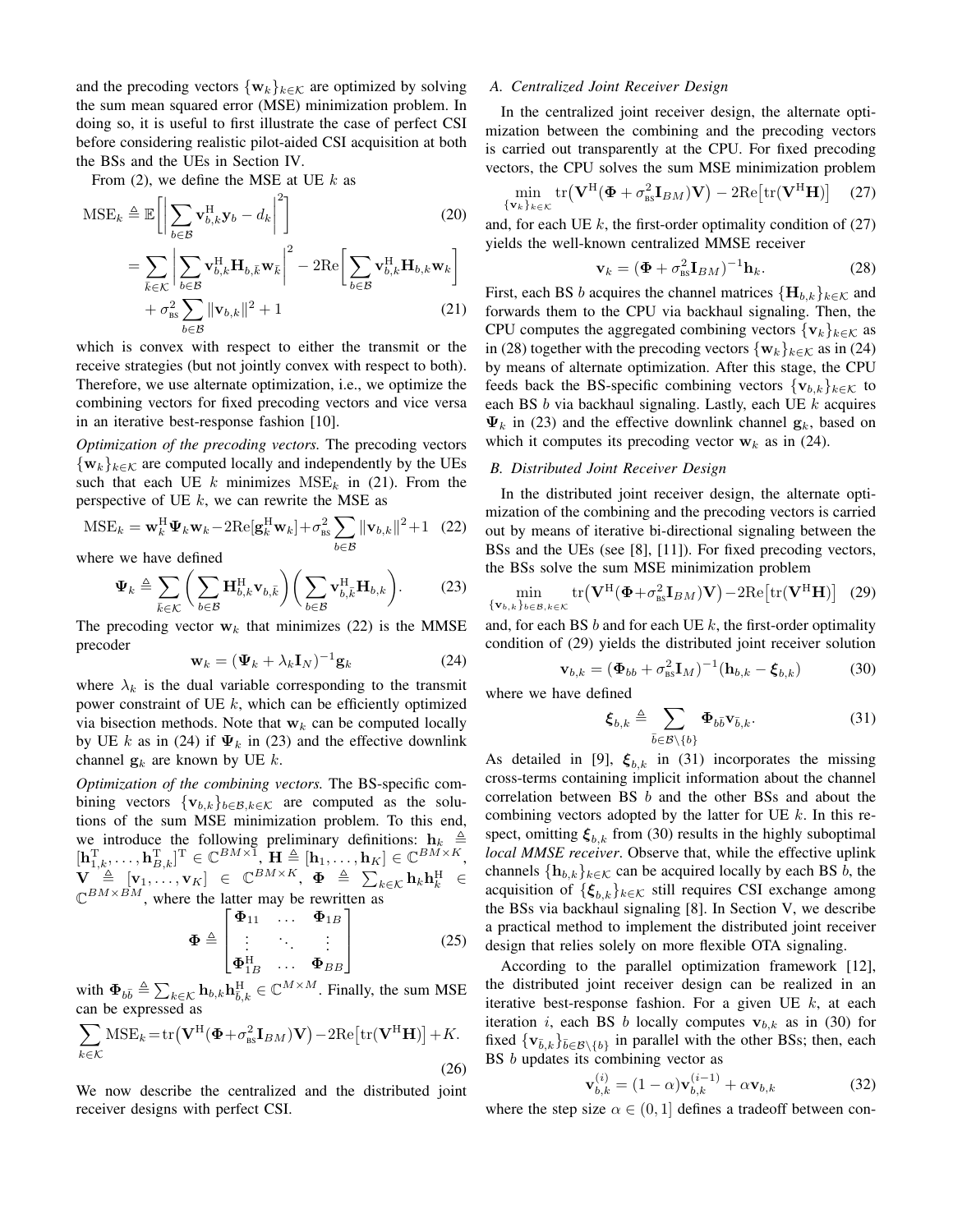vergence speed and accuracy [8], [12]. Hence, the distributed joint receiver design is implemented as follows. First, for fixed precoding vectors  $\{w_k\}_{k \in \mathcal{K}}$ , each BS *b* acquires the effective uplink channels  ${\{\mathbf{h}_{b,k}\}}_{k \in \mathcal{K}}$  and the vectors  ${\{\boldsymbol{\xi}_{b,k}\}}_{k \in \mathcal{K}}$ . Then, it computes its BS-specific combining vectors  ${\mathbf{v}_{b,k}}_{k \in K}$  locally as in (30) and it updates them as in (32). Subsequently, each UE *k* acquires  $\Psi_k$  in (23) and the effective downlink channel  $\mathbf{g}_k$ , based on which it computes its precoding vector  $\mathbf{w}_k$ locally as in (24). This procedure is iterated until a predefined termination criterion is satisfied.

## IV. PROBLEM FORMULATION WITH IMPERFECT CSI

In this section, we reformulate the problem of Section III under realistic pilot-aided CSI acquisition at both the BSs and the UEs (see Sections II-A and II-B). In doing so, we first describe the centralized joint receiver design in Section IV-A and then focus on its distributed counterpart in Section IV-B.

#### *A. Centralized Joint Receive Design*

In the centralized joint receiver design, the CPU computes the precoding vectors and the aggregated combining vectors for each UE *k* as

$$
\mathbf{w}_{k} = \left(\sum_{\bar{k} \in \mathcal{K}} \left(\sum_{b \in \mathcal{B}} \hat{\mathbf{H}}_{b,k}^{H} \mathbf{v}_{b,\bar{k}}\right) \left(\sum_{b \in \mathcal{B}} \mathbf{v}_{b,\bar{k}}^{H} \hat{\mathbf{H}}_{b,k}\right) + \lambda_{k}^{2} \mathbf{I}_{N}\right)^{-1} \times \sum_{b \in \mathcal{B}} \hat{\mathbf{H}}_{b,k}^{H} \mathbf{v}_{b,k},
$$
\n(33)

$$
\mathbf{v}_k = \left(\sum_{\bar{k}\in\mathcal{K}} \hat{\mathbf{H}}_{\bar{k}} \mathbf{w}_{\bar{k}} \mathbf{w}_{\bar{k}}^{\mathrm{H}} \hat{\mathbf{H}}_{\bar{k}}^{\mathrm{H}} + \sigma_{\mathrm{BS}}^2 \mathbf{I}_{BM}\right)^{-1} \hat{\mathbf{H}}_{k} \mathbf{w}_k
$$
(34)

respectively. Here, (33) and (34) are obtained from minimizing  $MSE_k$  in (21) after replacing the channels  ${H_{b,k}}_{b \in \mathcal{B}}$  with the estimated channels  $\{\hat{\mathbf{H}}_{b,k}\}_{b \in \mathcal{B}}$  (obtained as in (14)), and are equal to (24) and (28), respectively, for perfect CSI. Note that such scheme is very sensitive to imperfect channel estimation as it relies on a single pilot-aided CSI acquisition (see [9] for more details).

# *B. Distributed Joint Receiver Design*

For the computation of the precoding vectors  $\{w_k\}_{k \in \mathcal{K}}$ , upon receiving  $\mathbf{Y}_k^{\text{DL}}$  in (17), each UE *k* obtains

$$
\frac{1}{\tau \beta^{\text{DL}}} \mathbf{Y}_{k}^{\text{DL}} (\mathbf{Y}_{k}^{\text{DL}})^{\text{H}} = \Psi_{k} + \frac{1}{\tau} \sum_{\substack{\bar{k}, j \in \mathcal{K} \\ \bar{k} \neq j}} \left( \sum_{b \in \mathcal{B}} \mathbf{H}_{b,k}^{\text{H}} \mathbf{v}_{b,\bar{k}} \right) \times \left( \sum_{b \in \mathcal{B}} \mathbf{v}_{b,j}^{\text{H}} \mathbf{H}_{b,k} \right) \mathbf{p}_{\bar{k}}^{\text{H}} \mathbf{p}_{j} + \mathbf{N}_{k}^{\text{DL}} \quad (35)
$$

with  $\Psi_k$  defined in (23), and where we have defined

$$
\mathbf{N}_{k}^{\text{DL}} \triangleq \frac{1}{\tau} \left( \frac{1}{\sqrt{\beta^{\text{DL}}} \sum_{b \in \mathcal{B}} \sum_{\bar{k} \in \mathcal{K}} \left( \mathbf{H}_{b,k}^{\text{H}} \mathbf{v}_{b,\bar{k}} \mathbf{p}_{\bar{k}}^{\text{H}} (\mathbf{Z}_{k}^{\text{DL}})^{\text{H}} + \mathbf{Z}_{k}^{\text{DL}} \mathbf{p}_{\bar{k}} \mathbf{v}_{b,\bar{k}}^{\text{H}} \mathbf{H}_{b,k} \right) + \frac{1}{\beta^{\text{DL}}} \mathbf{Z}_{k}^{\text{DL}} (\mathbf{Z}_{k}^{\text{DL}})^{\text{H}} \right). (36)
$$

In presence of perfect channel estimation, we would have that:

*i)* The pilot contamination in the second term of (35) is eliminated;

*ii*) As  $\tau \to \infty$ , the first term of (36) is eliminated and  $\frac{1}{\tau \beta^\mathrm{DL}} \mathbf{Z}^\mathrm{DL}_k(\mathbf{Z}^\mathrm{DL}_k)^\mathrm{H} \to \frac{\sigma_\mathrm{UE}^2}{\beta^\mathrm{DL}} \mathbf{I}_N.$ 

Thus, (35) can be used as an estimate of  $\Psi_k + \frac{\sigma_{UE}^2}{\beta^{DL}} \mathbf{I}_N$  and, consequently, we can obtain an estimate of  $MSE<sub>k</sub>$  in (22) as

$$
\text{MSE}_{k} \simeq \frac{1}{\tau \beta^{\text{DL}}} \mathbf{w}_{k}^{\text{H}} \left( \mathbf{Y}_{k}^{\text{DL}} (\mathbf{Y}_{k}^{\text{DL}})^{\text{H}} - \tau \sigma_{\text{UE}}^{2} \mathbf{I}_{N} \right) \mathbf{w}_{k} - \frac{2}{\tau \sqrt{\beta^{\text{DL}}}} \text{Re}[\mathbf{w}_{k}^{\text{H}} \mathbf{Y}_{k}^{\text{DL}} \mathbf{p}_{k}] + \sigma_{\text{BS}}^{2} \sum_{b \in \mathcal{B}} ||\mathbf{v}_{b,k}||^{2} + 1. \quad (37)
$$

Finally, the precoding vector  $w_k$  can be computed locally by UE *k* as

$$
\mathbf{w}_{k} = \sqrt{\beta^{\text{DL}}} \left( \mathbf{Y}_{k}^{\text{DL}} (\mathbf{Y}_{k}^{\text{DL}})^{\text{H}} + \tau (\lambda_{k} - \sigma_{\text{UE}}^{2}) \mathbf{I}_{N} \right)^{-1} \mathbf{Y}_{k}^{\text{DL}} \mathbf{p}_{k} \quad (38)
$$

which is equal to (24) for perfect CSI.

For the computation of the combining vec-<br>rs  $\{v_{h,k}\}_{h\in\mathcal{B}}$   $k\in\mathcal{K}$ , let us define  $\mathbf{Y}^{\text{UL-1}}$   $\triangleq$ tors  $\{v_{b,k}\}_{b \in \mathcal{B}, k \in \mathcal{K}}$ , let us define  $Y$ <sup>UL-1</sup>  $\triangleq$  $[(\mathbf{Y}_{1}^{\text{UL-1}})^{\text{T}}, \dots, (\mathbf{Y}_{K}^{\text{UL-1}})^{\text{T}}]^{\text{T}} \in \mathbb{C}^{BM \times \tau}$  and  $\mathbf{P} \triangleq [\mathbf{p}_1, \dots, \mathbf{p}_K] \in$  $\mathbb{C}^{\tau \times K}$ . From (7), for each BS pair *b* and  $\bar{b}$ , we have

$$
\frac{1}{\tau}\mathbf{Y}_{b}^{\text{UL-1}}(\mathbf{Y}_{\bar{b}}^{\text{UL-1}})^{\text{H}} = \mathbf{\Phi}_{b\bar{b}} + \frac{1}{\tau}\sum_{\substack{k,\bar{k}\in\mathcal{K}\\k\neq\bar{k}}} \mathbf{h}_{b,k} \mathbf{h}_{\bar{b},\bar{k}}^{\text{H}} \mathbf{p}_{k}^{\text{H}} \mathbf{p}_{\bar{k}} + \mathbf{N}_{b\bar{b}}^{\text{UL-1}} \tag{39}
$$

where we have defined

$$
\mathbf{N}_{bb}^{\text{UL-1}} \triangleq \frac{1}{\tau} \bigg( \sum_{k \in \mathcal{K}} \bigg( \mathbf{h}_{b,k} \mathbf{p}_{k}^{\text{H}} (\mathbf{Z}_{\bar{b}}^{\text{UL-1}})^{\text{H}} + \mathbf{Z}_{b}^{\text{UL-1}} \mathbf{p}_{k} \mathbf{h}_{\bar{b},k}^{\text{H}} \bigg) + \mathbf{Z}_{b}^{\text{UL-1}} (\mathbf{Z}_{\bar{b}}^{\text{UL-1}})^{\text{H}} \bigg). \tag{40}
$$

In presence of perfect channel estimation, we would have that:

*i)* The pilot contamination in the second term of (39) is eliminated;

*ii*) As  $\tau \to \infty$ , the first term of (40) is eliminated, whereas  $\frac{1}{\tau}\mathbf{Z}_{b}^{\text{UL-1}}(\mathbf{Z}_{\bar{b}}^{\text{UL-1}})^{\text{H}} \to \mathbf{0} \text{ if } \bar{b} \neq b \text{ and } \frac{1}{\tau}\mathbf{Z}_{b}^{\text{UL-1}}(\mathbf{Z}_{b}^{\text{UL-1}})^{\text{H}} \to \sigma_{\text{BS}}^{2}\mathbf{I}_{M}.$ Thus, (39) can be used as an estimate of  $\Phi_{b\bar{b}}$  if  $\bar{b} \neq b$  or of  $\Phi_{bb} + \sigma_{\text{ss}}^2 \mathbf{I}_M$  if  $\bar{b} = b$  and, consequently,  $\frac{1}{\tau} \mathbf{Y}^{\text{UL-1}} (\mathbf{Y}^{\text{UL-1}})^{\text{H}}$  can be used as an estimate of  $\Phi + \sigma_{\text{ss}}^2 \mathbf{I}_{BM}$ . Building upon this, we can write the estimated sum MSE as

$$
\sum_{k \in \mathcal{K}} \text{MSE}_k \simeq \frac{1}{\tau} \text{tr} \left( \mathbf{V}^{\text{H}} \mathbf{Y}^{\text{UL-1}} (\mathbf{Y}^{\text{UL-1}})^{\text{H}} \mathbf{V} \right) -\frac{2}{\tau} \text{Re} \left[ \text{tr} (\mathbf{V}^{\text{H}} \mathbf{Y}^{\text{UL-1}} \mathbf{P}) \right] + K. \quad (41)
$$

Finally, for each BS *b* and for each UE *k*, the distributed joint receiver solution is given by

$$
\mathbf{v}_{b,k} = \left(\mathbf{Y}_{b}^{\text{UL-1}}(\mathbf{Y}_{b}^{\text{UL-1}})^{\text{H}}\right)^{-1} \mathbf{Y}_{b}^{\text{UL-1}} \left(\mathbf{p}_{k} - \sum_{\bar{b} \in \mathcal{B} \setminus \{b\}} (\mathbf{Y}_{\bar{b}}^{\text{UL-1}})^{\text{H}} \mathbf{v}_{\bar{b},k}\right)
$$
\n(42)

which is equal to (30) for perfect CSI. Here, each BS *b* needs to acquire  $(\mathbf{Y}_{\bar{b}}^{\text{UL-1}})^{\text{H}} \mathbf{v}_{\bar{b},k} \in \mathbb{C}^{\tau \times 1}$  from each BS  $\bar{b} \neq b$  via backhaul signaling as illustrated in [8]. The amount of such signaling scales not only with the pilot length *τ* but also with the number of BSs *B* and the number of UEs *K*; furthermore, the backhaul introduces delays in the CSI exchange among the BSs leading to further performance losses. In the next section, we describe a practical method to implement the distributed joint receiver design via OTA signaling.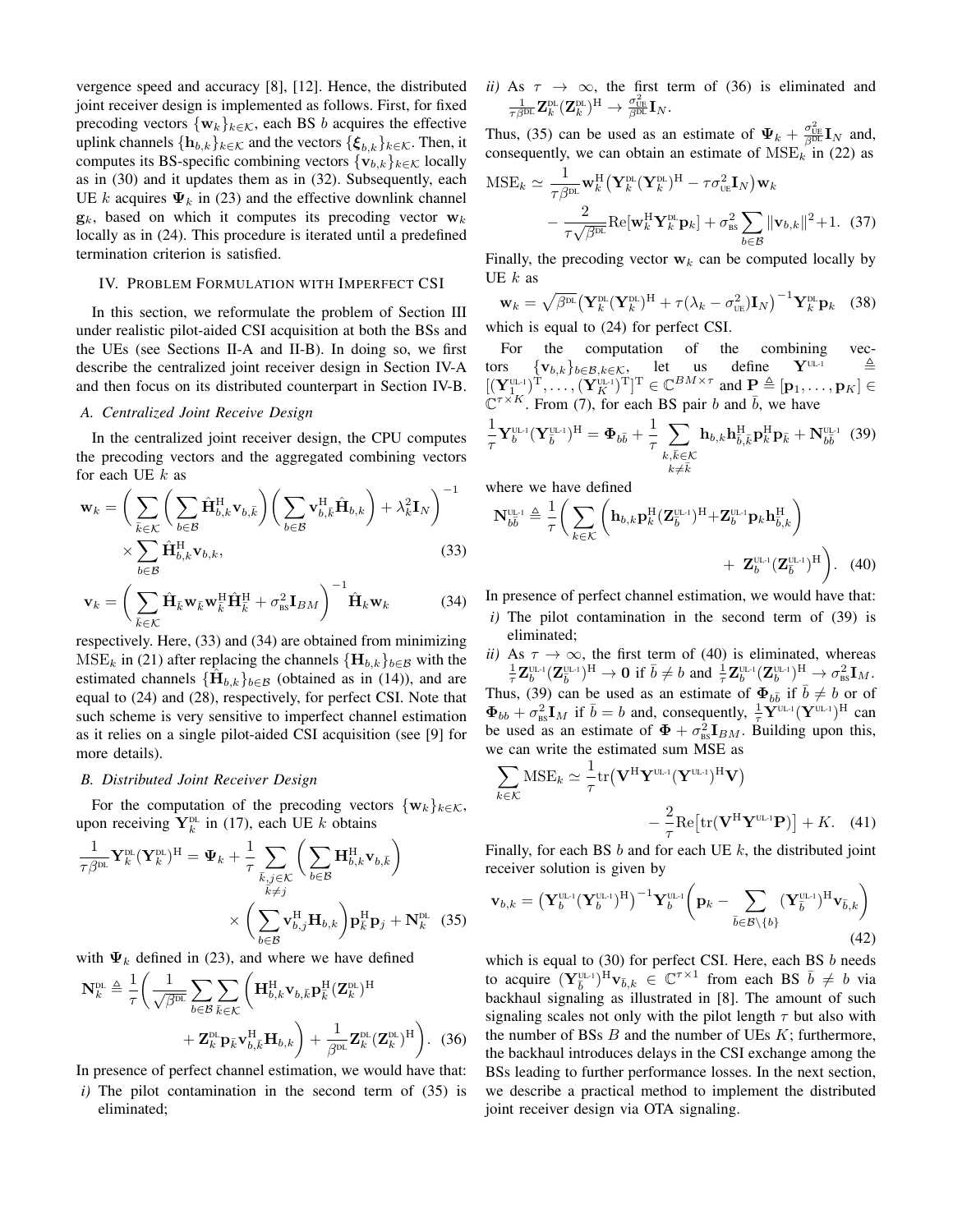$$
\frac{1}{\tau} \left( \frac{1}{\sqrt{\beta^{UL^2} \beta^{DL}}} \mathbf{Y}_{b}^{UL^2} \mathbf{p}_{k} - \left( \mathbf{Y}_{b}^{UL^1} (\mathbf{Y}_{b}^{UL^1})^H - \tau \sigma_{BS}^2 \mathbf{I}_{M} \right) \mathbf{v}_{b,k} \right) \n= \xi_{b,k} + \frac{1}{\tau} \left( \sum_{\bar{k} \in \mathcal{K} \backslash \{k\}} \sum_{\bar{b} \in \mathcal{B}} \boldsymbol{\Phi}_{b\bar{b}} \mathbf{v}_{\bar{b},\bar{k}} \mathbf{p}_{\bar{k}}^H \mathbf{p}_{k} - \sum_{\substack{\bar{k},j \in \mathcal{K} \\ k \neq j}} \mathbf{h}_{b,\bar{k}} \mathbf{h}_{b,j}^H \mathbf{v}_{b,k} \mathbf{p}_{\bar{k}}^H \mathbf{p}_{j} \right) + \mathbf{n}_{b,k}^{UL^2} + (\sigma_{BS}^2 \mathbf{I}_{M} - \mathbf{N}_{bb}^{UL^1}) \mathbf{v}_{b,k}
$$
\n(48)

# V. DISTRIBUTED JOINT RECEIVER DESIGN VIA OTA SIGNALING

Building upon the OTA signaling framework proposed in [9] for the downlink scenario, each BS *b* can obtain an estimate of *ξb,k* in (31) without any backhaul signaling for CSI exchange among the BSs. To this end, we introduce an additional uplink signaling resource, whereby each UE *k* synchronously transmits  $\mathbf{Y}_k^{\text{DL}}$  in (17) precoded with the rank-1 matrix  $\mathbf{w}_k \mathbf{w}_k^{\text{H}}$ , i.e.,

$$
\mathbf{X}_{k}^{\mathrm{UL2}} \triangleq \sqrt{\beta^{\mathrm{UL2}}} \mathbf{w}_{k} \mathbf{w}_{k}^{\mathrm{H}} \mathbf{Y}_{k}^{\mathrm{DL}} \in \mathbb{C}^{N \times \tau}
$$
(43)

where the scaling factor  $\beta^{UL-2}$  (equal for all the UEs) ensures that each column of  $X_k^{\text{UL-2}}$  is transmitted with a large enough power while still complying with the UE transmit power constraint. More specifically, each UE *k* uses its precoding vector  $w_k$  to combine  $Y_k^{\text{DL}}$  and then transmits it using again  $w_k$ . Then, the receive signal at BS *b* is given by

$$
\mathbf{Y}_{b}^{\text{UL-2}} \triangleq \sum_{k \in \mathcal{K}} \mathbf{H}_{b,k} \mathbf{X}_{k}^{\text{UL-2}} + \mathbf{Z}_{b}^{\text{UL-2}} \tag{44}
$$

$$
= \sqrt{\beta^{UL-2}} \sum_{k \in \mathcal{K}} \mathbf{h}_{b,k} \mathbf{w}_k^H \left( \sqrt{\beta^{DL}} \sum_{\bar{b} \in \mathcal{B}} \sum_{\bar{k} \in \mathcal{K}} \mathbf{H}_{\bar{b},k}^H \mathbf{v}_{\bar{b},\bar{k}} \mathbf{p}_{\bar{k}}^H \right. \\
\left. + \mathbf{Z}_k^{DL} \right) + \mathbf{Z}_b^{UL-2} \in \mathbb{C}^{M \times \tau}
$$
\n(45)

where  $\mathbf{Z}_{b}^{\text{UL-2}} \in \mathbb{C}^{M \times \tau}$  is the AWGN term at BS *b* with elements distributed as  $\mathcal{CN}(0, \sigma_{\text{\tiny{BS}}}^2)$ . Therefore, each BS *b* obtains

$$
\frac{1}{\tau\sqrt{\beta^{\text{UL-2}}\beta^{\text{DL}}}}\mathbf{Y}_{b}^{\text{UL-2}}\mathbf{p}_{k}
$$
\n
$$
= \sum_{\bar{b}\in\mathcal{B}} \boldsymbol{\Phi}_{b\bar{b}}\mathbf{v}_{\bar{b},k} + \frac{1}{\tau} \sum_{\bar{k}\in\mathcal{K}\backslash\{k\}} \sum_{\bar{b}\in\mathcal{B}} \boldsymbol{\Phi}_{b\bar{b}}\mathbf{v}_{\bar{b},\bar{k}}\mathbf{p}_{\bar{k}}^{\text{H}}\mathbf{p}_{k} + \mathbf{n}_{b,k}^{\text{UL-2}} \tag{46}
$$

where we have defined

$$
\mathbf{n}_{b,k}^{\text{UL-2}} \triangleq \frac{1}{\tau \sqrt{\beta^{\text{DL}}}} \left( \sum_{\bar{k} \in \mathcal{K}} \mathbf{h}_{b,\bar{k}} \mathbf{w}_{\bar{k}}^{\text{H}} \mathbf{Z}_{\bar{k}}^{\text{DL}} + \frac{1}{\sqrt{\beta^{\text{UL-2}}}} \mathbf{Z}_{b}^{\text{UL-2}} \right) \mathbf{p}_{k}.
$$
 (47)

In presence of perfect channel estimation, we would have that:

- *i)* The pilot contamination in the second term of (46) is eliminated;
- *ii*) As  $\tau \to \infty$ , the noise term  $\mathbf{n}_{b,k}^{\text{UL-2}}$  in (47) is eliminated.

Thus, (46) can be used as an estimate of  $\sum_{\bar{b} \in \mathcal{B}} \Phi_{b\bar{b}} \mathbf{v}_{\bar{b},k}$  and each BS *b* can obtain an estimate of  $\xi_{b,k}$  in (31) by combining the uplink signaling resources  $\mathbf{Y}_{b}^{\text{UL-1}}$  and  $\mathbf{Y}_{b}^{\text{UL-2}}$  as in (48) at the top of the page (recall that  $N_{bb}^{\text{UL-1}} \rightarrow \sigma_{\text{BS}}^2 \mathbf{I}_M$  for  $\tau \rightarrow \infty$ ). Finally, for each BS *b* and for each UE *k*, the distributed joint receiver solution via OTA signaling is obtained as

$$
\mathbf{v}_{b,k} = \left(\mathbf{Y}_b^{\text{UL-1}}(\mathbf{Y}_b^{\text{UL-1}})^{\text{H}}\right)^{-1} \left(\mathbf{Y}_b^{\text{UL-1}}(\mathbf{p}_k + (\mathbf{Y}_b^{\text{UL-1}})^{\text{H}} \mathbf{v}_{b,k}) - \tau \sigma_{\text{BS}}^2 \mathbf{v}_{b,k} - \frac{1}{\sqrt{\beta^{\text{UL-2}} \beta^{\text{DL}}}} \mathbf{Y}_b^{\text{UL-2}} \mathbf{p}_k\right) \tag{49}
$$

which is equal to (30) for perfect CSI. The proposed dis-

#### Algorithm 1 (Distributed–OTA)

**Data:** Pilots  $\{p_k\}_{k \in \mathcal{K}}$  and  $\beta^{\text{UL-2}}$ .

Initialization: Each BS *b* initializes its combining vectors  ${\mathbf v}_{b,k}^{(0)}\}_{{k∈K}}$ ; set *i* = 0.

Until a predefined termination criterion is satisfied, do:

- $($ S.0)  $i$  ←  $i + 1$ .
- (S.1) DL: Each BS *b* transmits a superposition of pilots precoded with the corresponding combining vectors (see  $X_b^{\text{DL}}$  in (15)); each UE *k* receives  $Y_k^{\text{DL}}$  in (17).
- (S.2) Each UE *k* computes its precoding vector as in (38).
- (S.3) UL-1: Each UE *k* transmits its pilot precoded with its precoding vector (see  $X_k^{\text{UL-1}}$  in (5)); each BS *b* receives  $\mathbf{Y}_{b}^{\text{UL-1}}$  in (7).
- (S.4) UL-2: Each UE *k* transmits  $Y_k^{\text{DL}}$  precoded with  $w_k w_k^H$  (see  $\mathbf{X}_k^{\text{UL-2}}$  in (43)); each BS *b* receives  $\mathbf{Y}_b^{\text{UL-2}}$ in (45).
- $(S, 5)$  For each UE k, each BS b computes its combining vectors as in (49) and updates them as in (32).

#### End

tributed joint receiver design via OTA signaling is formalized in Algorithm 1 (see [9] for the complexity analysis).

In this scheme, the same cross-term information that was exchanged among the BSs via backhaul links in [8] is obtained over the air at the cost of an additional uplink signaling resource. Remarkably, the amount of OTA signaling does not scale with the number of BSs *B* or UEs *K*, and depends only on the pilot length  $\tau$  and on the number of bi-directional signaling iterations. A detailed discussion on the impact of the extra signaling overhead is provided in [9], where the resulting performance loss with respect to the distributed joint receiver design via backhaul signaling is shown to be negligible for a sufficiently large resource block size (see also [11]). Lastly, the overall bi-directional signaling (consisting of DL, UL-1, and UL-2) can be easily integrated into the flexible 5G New Radio frame/slot structure; we refer to [9], [11] for more details.

#### VI. NUMERICAL RESULTS

We consider a cell-free scenario where  $B = 64$  BSs, each equipped with  $M = 8$  antennas, are placed on a square grid with distance between neighboring BSs of 30 m and height of 10 m; furthermore,  $K = 64$  UEs, each equipped with  $N = 2$  antennas, are randomly dropped in the same area. Each channel is generated as  $\text{vec}(\mathbf{H}_{b,k}) \sim \mathcal{CN}(0, \delta_{b,k} \mathbf{I}_{MN})$ , where  $\delta_{b,k}$  [dB]  $\triangleq -30.5 - 36.7 \log_{10}(d_{b,k})$  is the large-scale fading coefficient and  $d_{b,k}$  is the distance between BS  $b$  and UE  $k$ . The maximum transmit power of the BSs in the downlink pilot-aided channel estimation phase is  $\rho_{\text{BS}} = 0$  dB, whereas  $\rho_{UE} = -10$  dB. Lastly, the AWGN power at the BSs and at the UEs is fixed to  $\sigma_{\text{BS}}^2 = \sigma_{\text{UE}}^2 = -125$  dB. As performance metric,